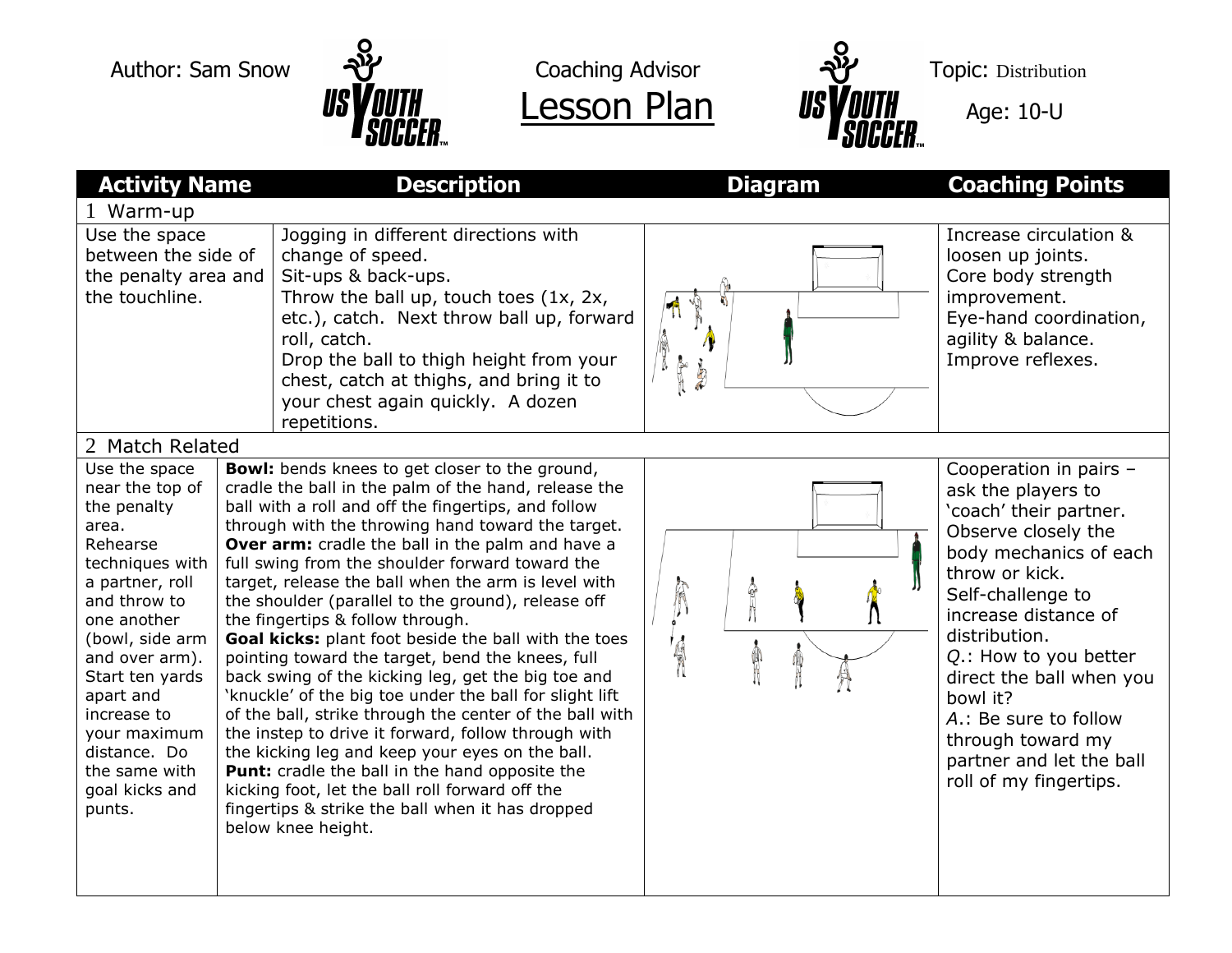



|                                                                           | UUUULIIm                                                                                                                                                                                                                                                                                                                                                                                                                                                                                                        | UUUULII…                                      |                                                                                                                                                                                                                                                                                                                                                                   |  |  |  |  |
|---------------------------------------------------------------------------|-----------------------------------------------------------------------------------------------------------------------------------------------------------------------------------------------------------------------------------------------------------------------------------------------------------------------------------------------------------------------------------------------------------------------------------------------------------------------------------------------------------------|-----------------------------------------------|-------------------------------------------------------------------------------------------------------------------------------------------------------------------------------------------------------------------------------------------------------------------------------------------------------------------------------------------------------------------|--|--|--|--|
| 3 Match Related                                                           |                                                                                                                                                                                                                                                                                                                                                                                                                                                                                                                 |                                               |                                                                                                                                                                                                                                                                                                                                                                   |  |  |  |  |
| Use the<br>defensive<br>third of the<br>field.                            | Keeper in the goal, five field players,<br>two players on each post to<br>challenge the keeper and try to<br>score, two wingers on the touch<br>lines to send in crosses of varied<br>height. The keeper saves the cross<br>or shot and then distributes to the<br>wingers or center half, who passes<br>out to the wings and repeat for<br>twenty minutes.                                                                                                                                                     | ¥<br>***                                      | Focus on the<br>accuracy of the<br>distribution.<br>Be sure the ball<br>arrives to the field<br>player in a manner<br>easy to control.<br>Q.: Where do you<br>want the ball to<br>land when you<br>throw it?<br>A.: At or near my<br>teammates feet.                                                                                                              |  |  |  |  |
| 4 Match Condition                                                         |                                                                                                                                                                                                                                                                                                                                                                                                                                                                                                                 |                                               |                                                                                                                                                                                                                                                                                                                                                                   |  |  |  |  |
| Field sixty<br>yards by<br>forty yards<br>with two<br>full size<br>goals. | A keeper in each goal, a striker in<br>front of each goal, two wings<br>attacking both ways. Center half<br>attacking both ways, two defenders<br>in front of each goal. Keeper starts<br>play with a distribution to either<br>winger, his/her two defenders, the<br>center half or his/her striker. An<br>attack is made on the opposite goal<br>and then counter-attack.<br>Concentrate on accurate distribution<br>and communication with the player<br>to whom you distribute. Play for<br>twenty minutes. | ç<br>60 yards long<br>ಟ<br>å<br>40 yards wide | Critique the<br>decisions on where<br>to distribute.<br>What tactical<br>information does<br>the keeper give<br>during the<br>distribution; i.e.,<br>man-on, turn, etc.<br>Q.: Why would<br>you throw the ball<br>slightly in front of<br>either winger or<br>the midfielder?<br>A.: because they<br>have open space<br>in front of them to<br>run onto the ball. |  |  |  |  |